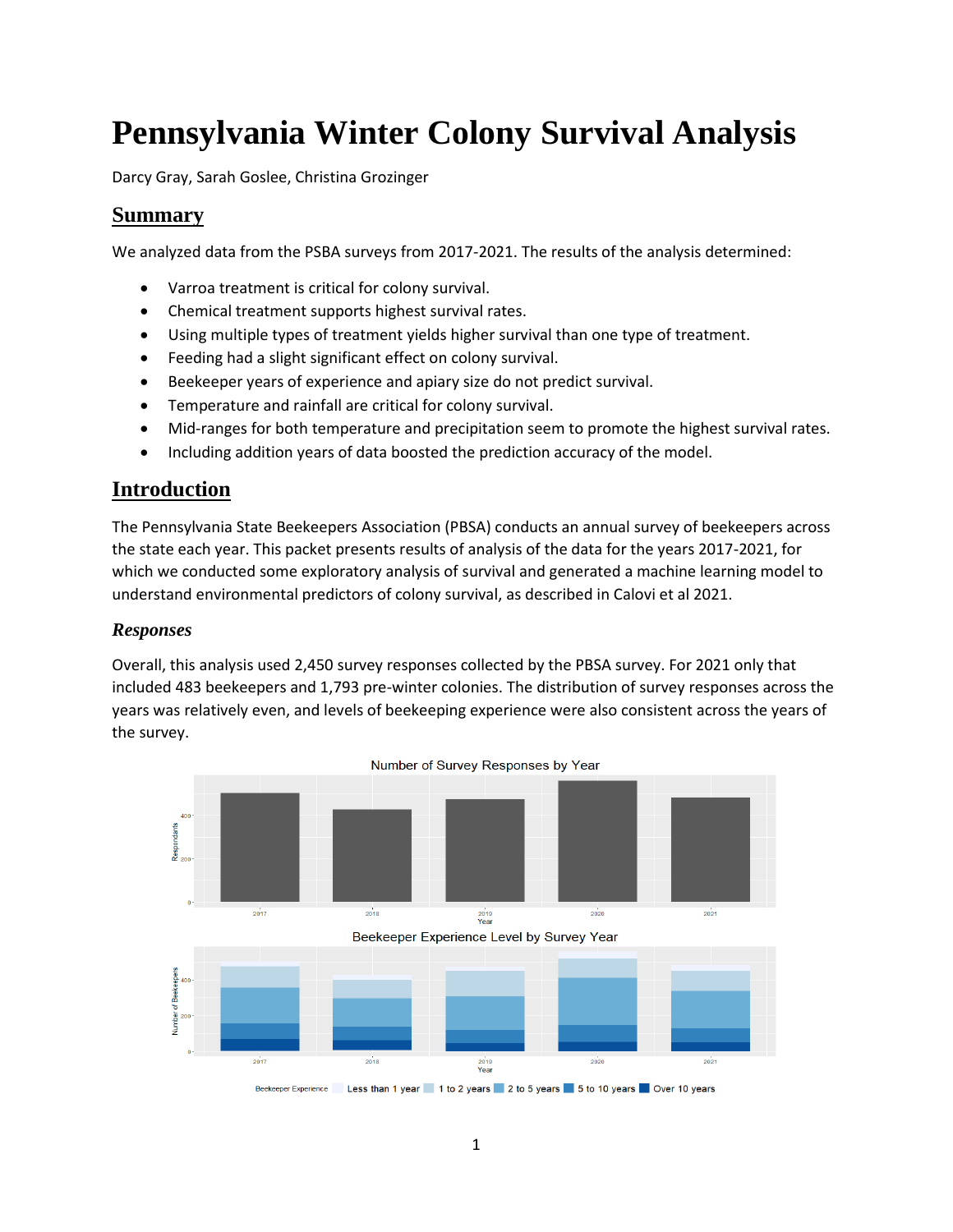# *Apiary Size*

The survey asks about the number of colonies a beekeeper has before the preceding winter. The results show a left- skewed distribution, with most beekeepers having between 1 and 10 colonies. This can also be examined against beekeeper years of experience.



### *Colony Survival*

The survey asks beekeepers about the number of colonies they have pre- and post- winter. From this, we can derive winter survival as a percentage of the original colonies. The colony survival plot appears to have two peaks, with many beekeepers losing either 100% or 0% of their colonies and some losing 50%.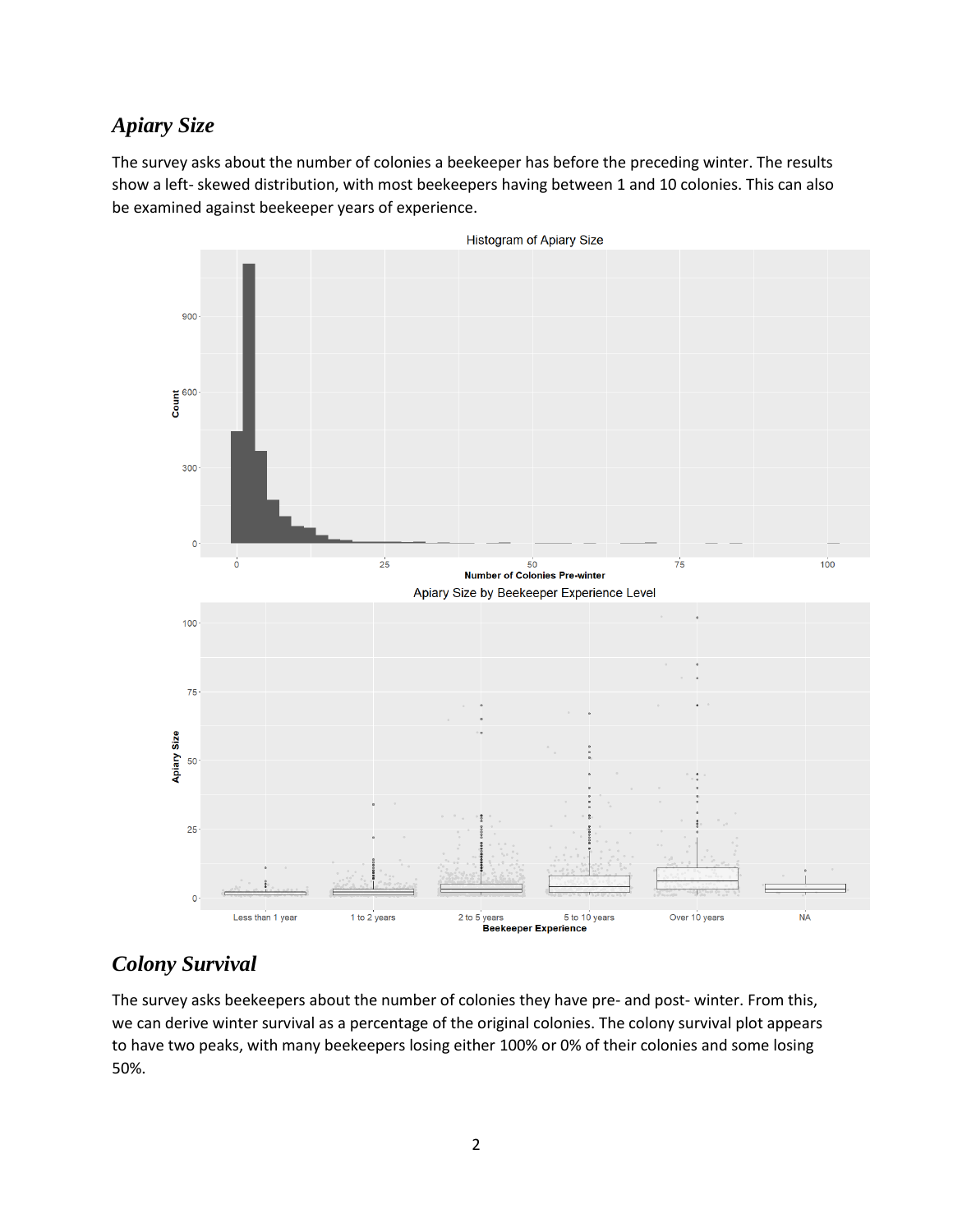

Histogram of Colony Survival Rates

We can also explore other factors to see if they line up with survival in meaningful ways.

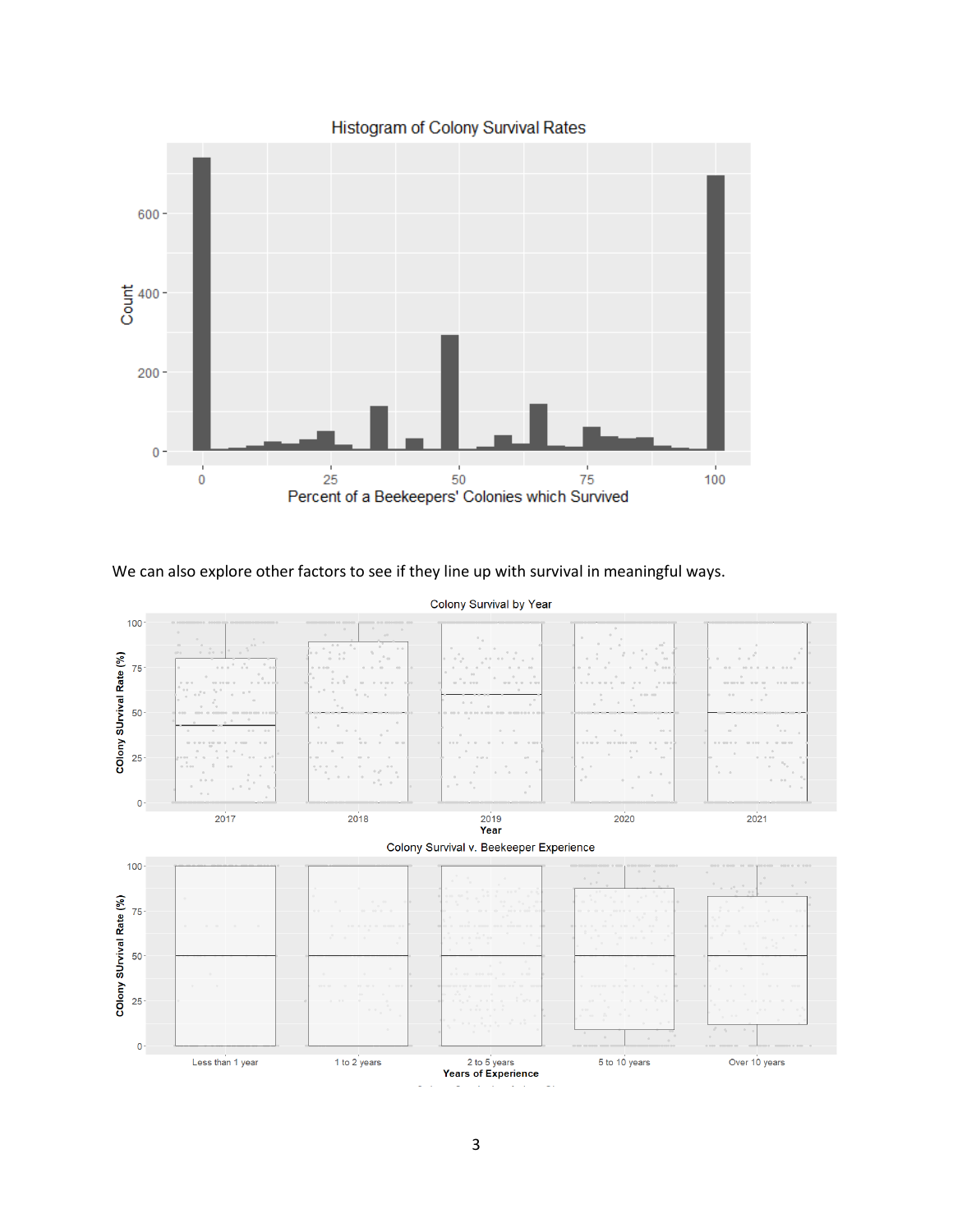#### Colony Survival v. Apiary Size



# **Beekeeping Practices**

The survey asks beekeepers about varroa mite treatment and monitoring, supplemental feeding, and other husbandry practices.

### *Varroa Monitoring and Treatment*

Looking at the plots, we can see that the relative ratios of varroa treatment and monitoring are consistent across the years of the survey, and that beekeepers who treat their hives also seem more likely to monitor for mites.



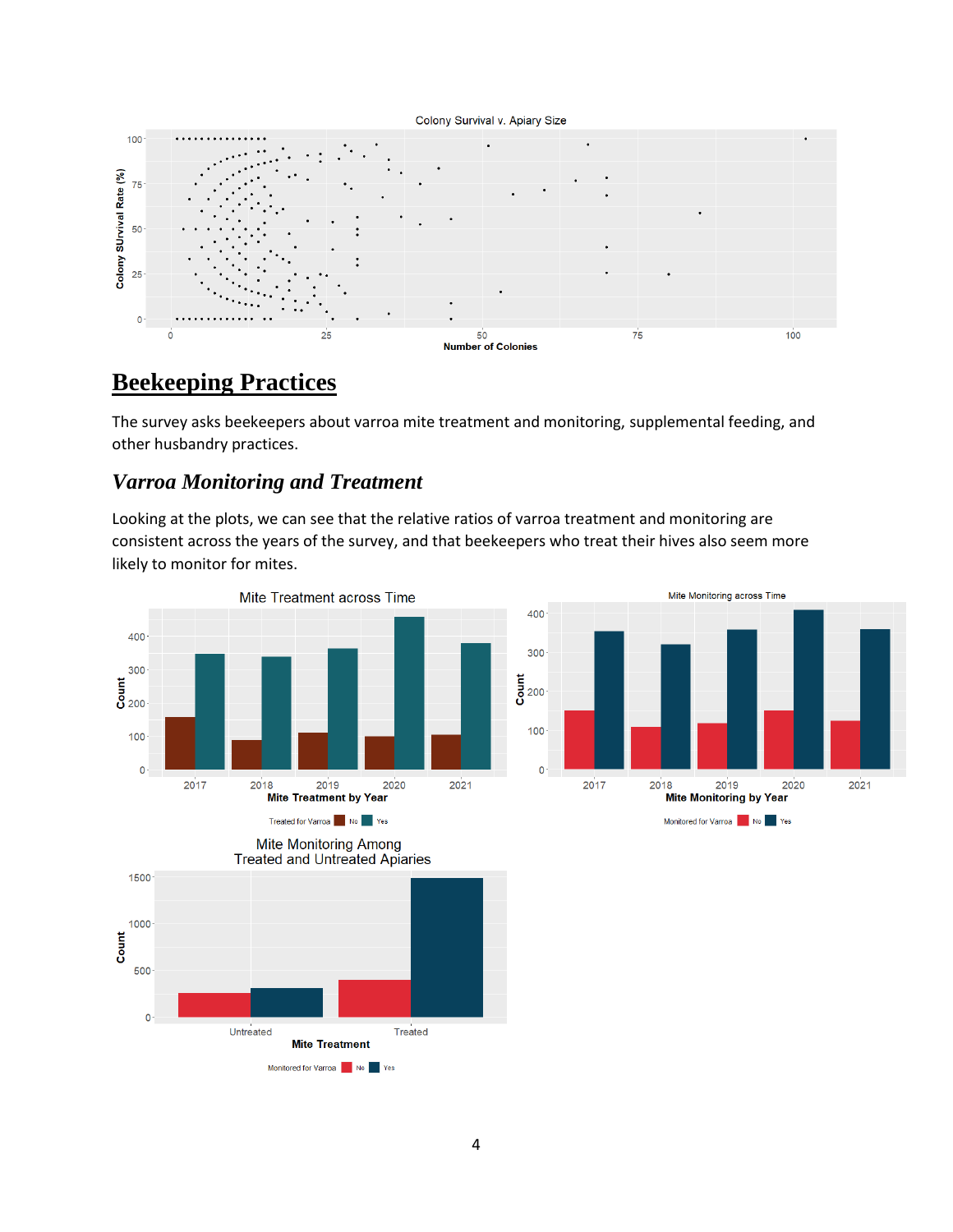# *Treatment Types*

We can also look at the type of mite treatment used across the years of the survey. For the figures below, mite treatment types were divided into three categories:

- **Chemical**: includes organic treatments such as thymol, formic and oxalic acid and synthetic products including Apistan, Apivar and HopGuard.
- **Manual:** includes practices such as use of a screened bottom board, breaking the brood cycle with splits or drone trapping.



• **None:** no treatment for varroa mite.

# *Mite Treatment v. Colony Survival*

Next, we can visualize the relationship between colony survival percentages and mite treatment approaches. There was a significant effect of mite treatment on colony survival rates, but no significant effect of monitoring. Beekeepers who used chemical treatments had higher rates of survival in their apiaries than manual treatments, and there was not a significant difference in survival between manual treatments no treatment, though only 21 beekeepers used manual treatments so more data is needed to assess this relationship.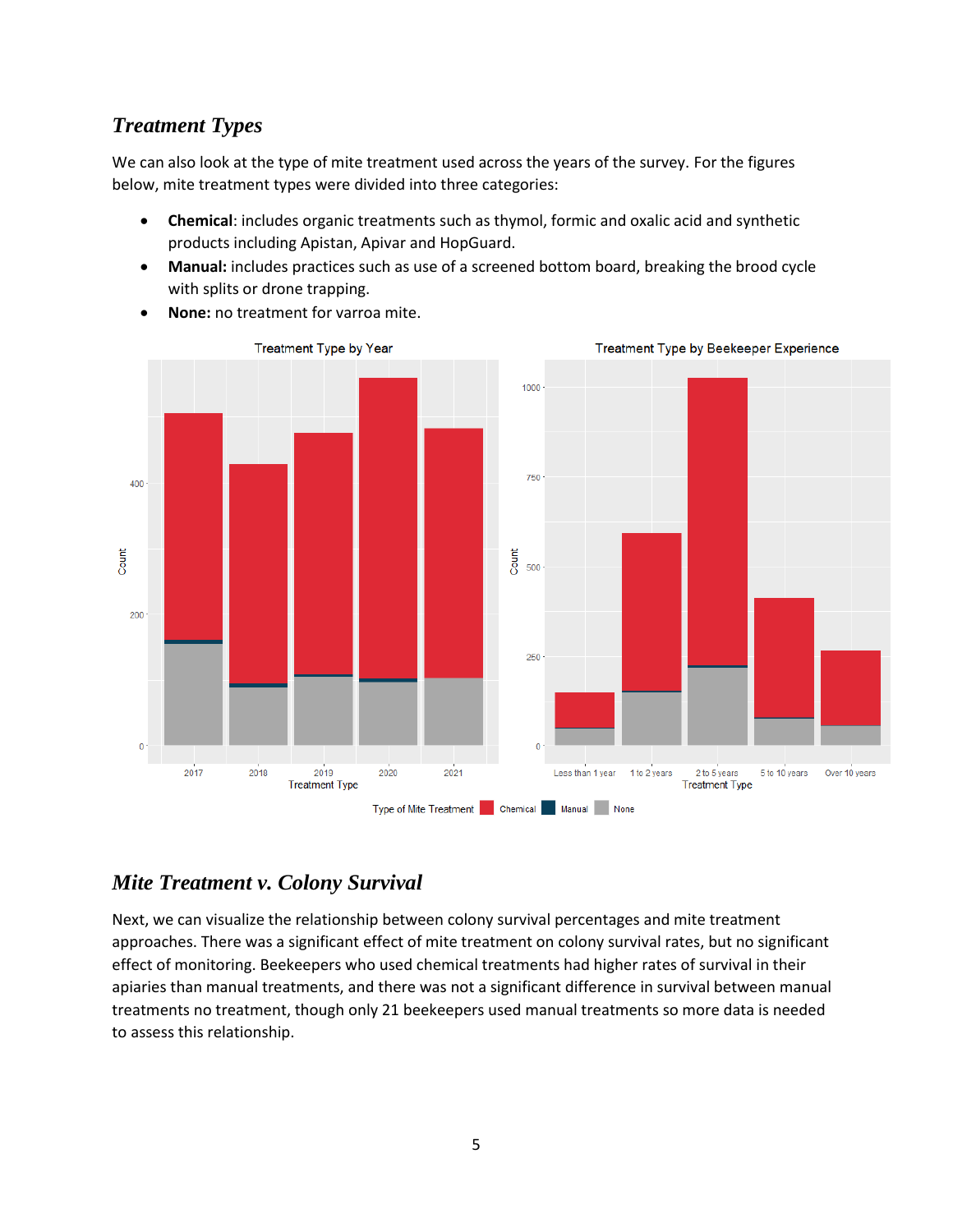

#### *Combining Treatments*

Many beekeepers reported using multiple types of treatments on their colonies. For example, a beekeeper's response to the question "What did you use to treat for varroa?" may have been "Oxalic acid and screened bottom boards." We investigated how the number of treatment types a beekeeper used influenced survival and found that using 2 or more treatments significantly influenced colony survival rates. Note that we do not know whether the beekeeper necessarily used these treatments on the same hives or at the same time.



Survival Rate by Number of Mite Treatment Types Used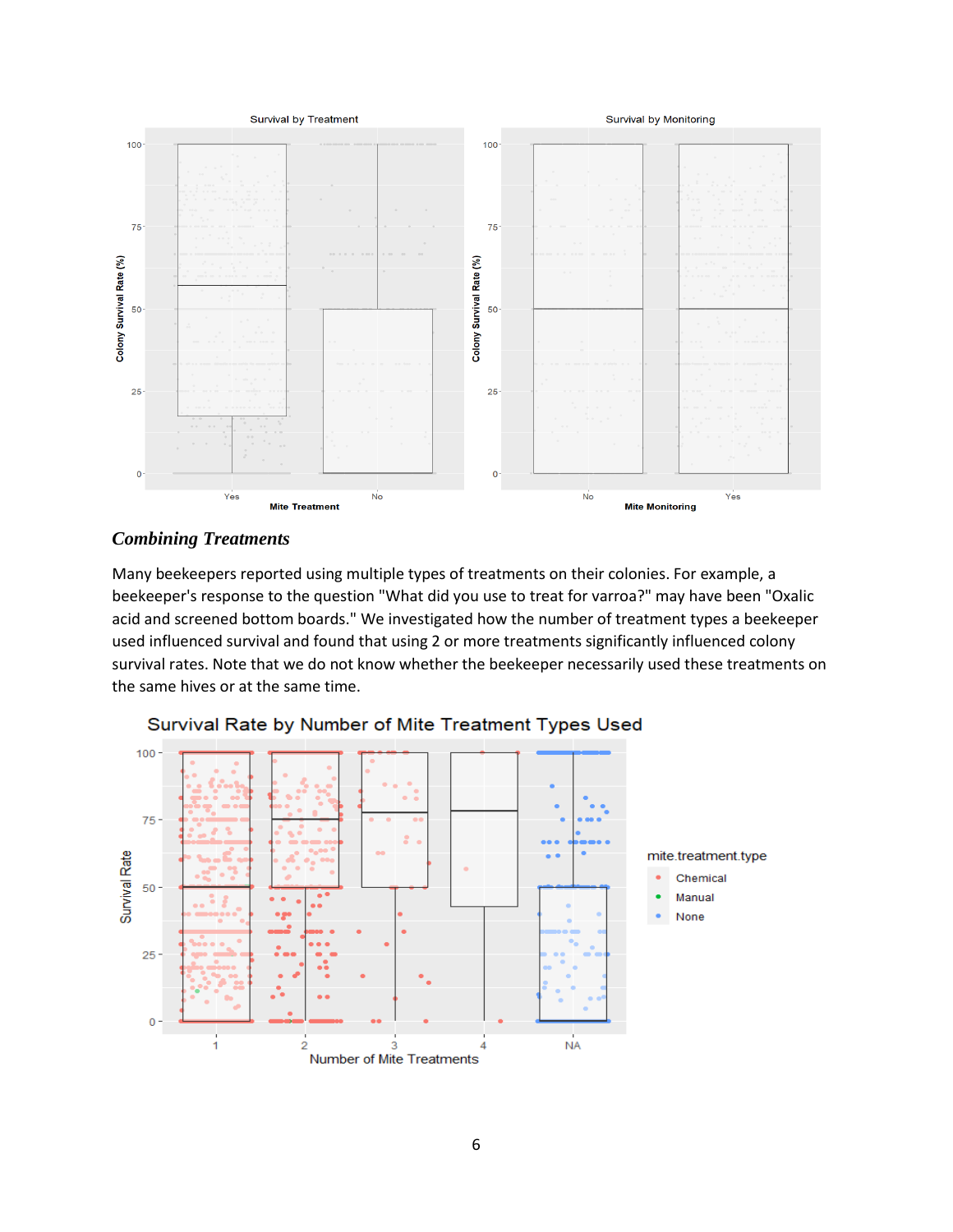# *Supplemental Feeding*

The survey also asks beekeepers about whether they provide supplemental feed to their bees. Almost all the beekeepers provided supplemental feed; across all years only 26 beekeepers reported not feeding.



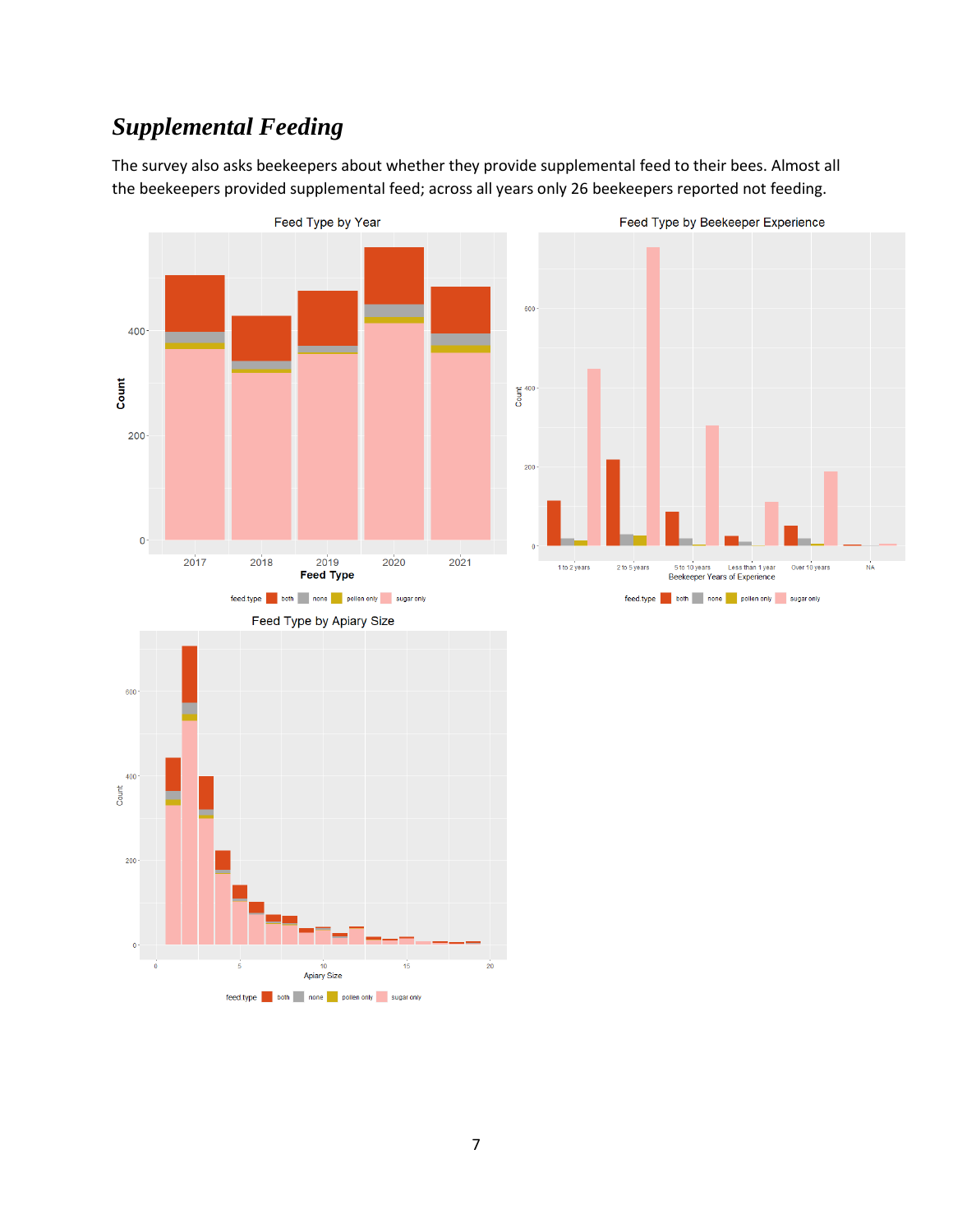# *Supplemental Feeding v. Colony Survival*

Feeding had a slightly significant ( $p = 0.02$ ) influence on colony survival but as mentioned, the number of beekeepers who did not feed their colonies was less than 30, so more data is needed to make a conclusive comparison between these two groups.



# **Modelling Environmental Factors Related to Colony Survival**

From the figures above, we can draw some conclusions about beekeeping practices that affect survival, but we can also see from how much noise is in the graphs that there are still factors affecting survival which are not reflected in the survey questions. In order to investigate the effects of climate and landscape on survival, we used the Random Forest model built by Calovi et al (2021) to model survival for the colonies which had locations associated with them. Colonies that were not treated for Varroa mites were dropped from the final datasets used in model development, due to the strong effect of treatment on survival. The model considers climate variables including an array of temperature and precipitation metrics, landscape variables including forage availability in each season, pesticide exposure, and impervious surface percentage, and beekeeping management variables.

The model trained on data from 2017 to 2021 predicts whether a given colony will survive with an 81% accuracy, which is an improvement over the original publication, demonstrating how additional years of data bolster the strength of the model.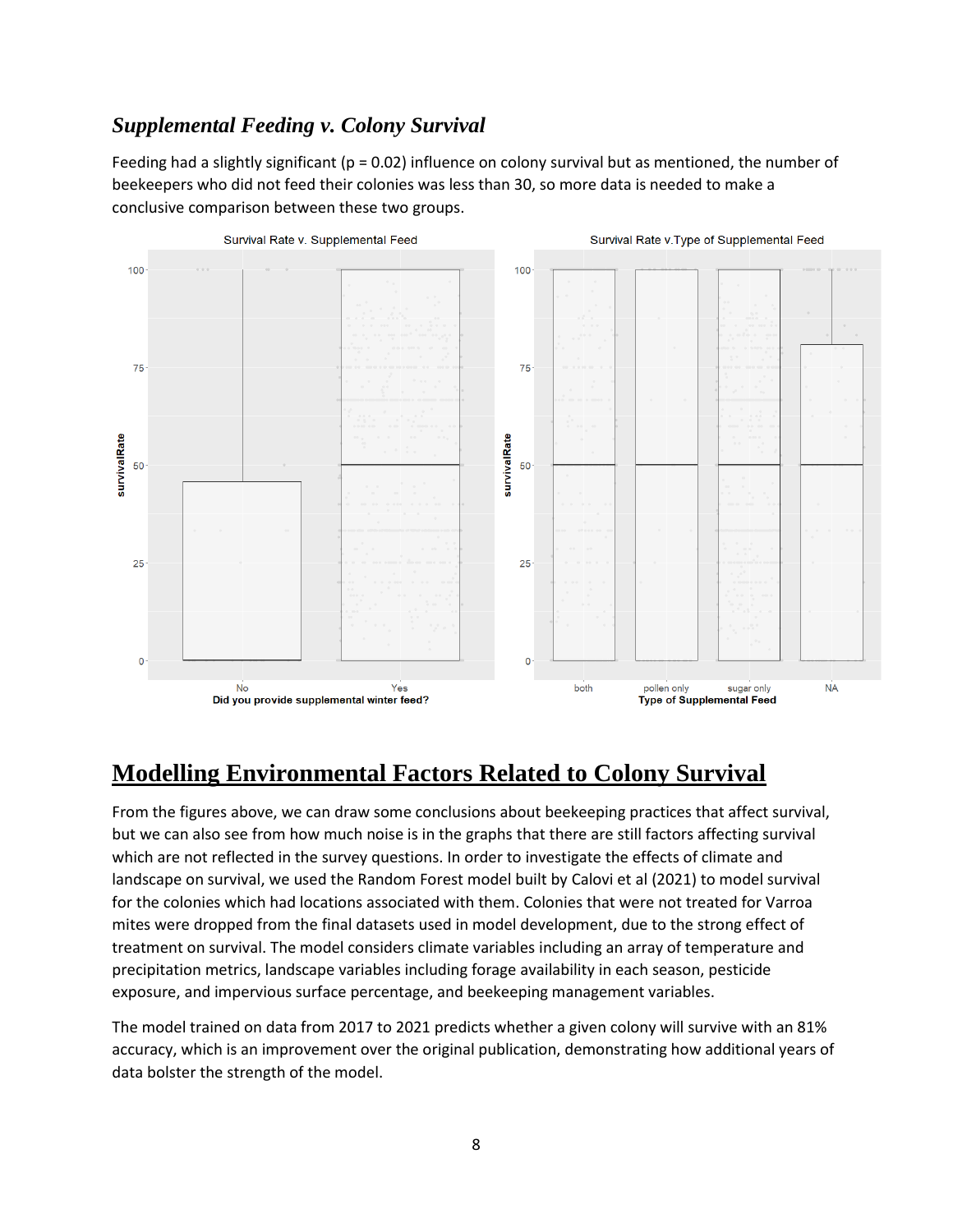# *Variable Importance*

One of the most important outputs of a Random Forest model is a ranking of variable importance, or which variables contributed most to the accuracy of the predictive model. This is calculated by removing each variable in turn from the model and observing how the accuracy changes when just that variable is left out. **The table below includes all the variables included in the model, listed by their importance**. This helps us answer the question "what factors have the most influence on colony survival?" The top variables are growing degree days and annual precipitation, which is consistent with the findings of Calovi et a (2019). Interestingly, number of treatment types is also one of the most important variables.

| <b>Abbreviation</b>  | Variable                          | Importance |
|----------------------|-----------------------------------|------------|
| gdd40C               | growing degree days               | 3.13E-02   |
| bc12                 | annual precipitation              | 2.62E-02   |
| n.of.treatment.types | number of treatment types         | 2.43E-02   |
| bc16                 | precipitation of wettest quarter  | 2.39E-02   |
| bc03                 | isothermality                     | 2.37E+00   |
| slope                | slope                             | 2.21E-02   |
| floral.spring.5km    | spring floral resources           | 2.16E+00   |
| bc19                 | precipitation of coldest quarter  | 2.07E-02   |
| elev                 | elevation                         | 2.03E-02   |
| dayP.1               | days between precipitation events | 2.00E-02   |
| bc04                 | temperature seasonality           | 1.97E-02   |
| Mean Imperv          | mean impervious surface           | 1.85E-02   |
| bc07                 | annual temperature range          | 1.82E-02   |
| bc18                 | precipitation of warmest quarter  | 1.71E-02   |
| bc02                 | mean diurnal range                | 1.70E-02   |
| gsP                  | gsP                               | 1.70E-02   |
| bc17                 | precipitation of driest quarter   | 1.59E-02   |
| floral.summer.5km    | summer floral resources           | 1.58E-02   |
| insecticide.5km      | insecticide                       | 1.54E-02   |
| bc06                 | min temperature of coldest month  | 1.54E-02   |
| bc05                 | max temperature of warmest        | 1.54E-02   |
|                      | month                             |            |
| bc09                 | mean temperature of driest        | 1.52E-02   |
|                      | quarter                           |            |
| colony.density       | honey bee colony density          | 1.50E-02   |
| aspEW                | east-west aspect                  | 1.41E-02   |
| floral.fall.5km      | fall floral resources             | 1.38E-02   |
| aspNS                | north-south aspect                | 1.32E-02   |
| bc08                 | mean temperature of wettest       | 1.29E-02   |
|                      | quarter                           |            |
| mite.treatment.clean | mite treatment type               | 8.16E+00   |
| year                 | year                              | 5.71E-03   |
| feed.type            | supplemental feed type            | 2.20E-03   |
| mite.treatment.type  | mite treatment category           | 2.46E-07   |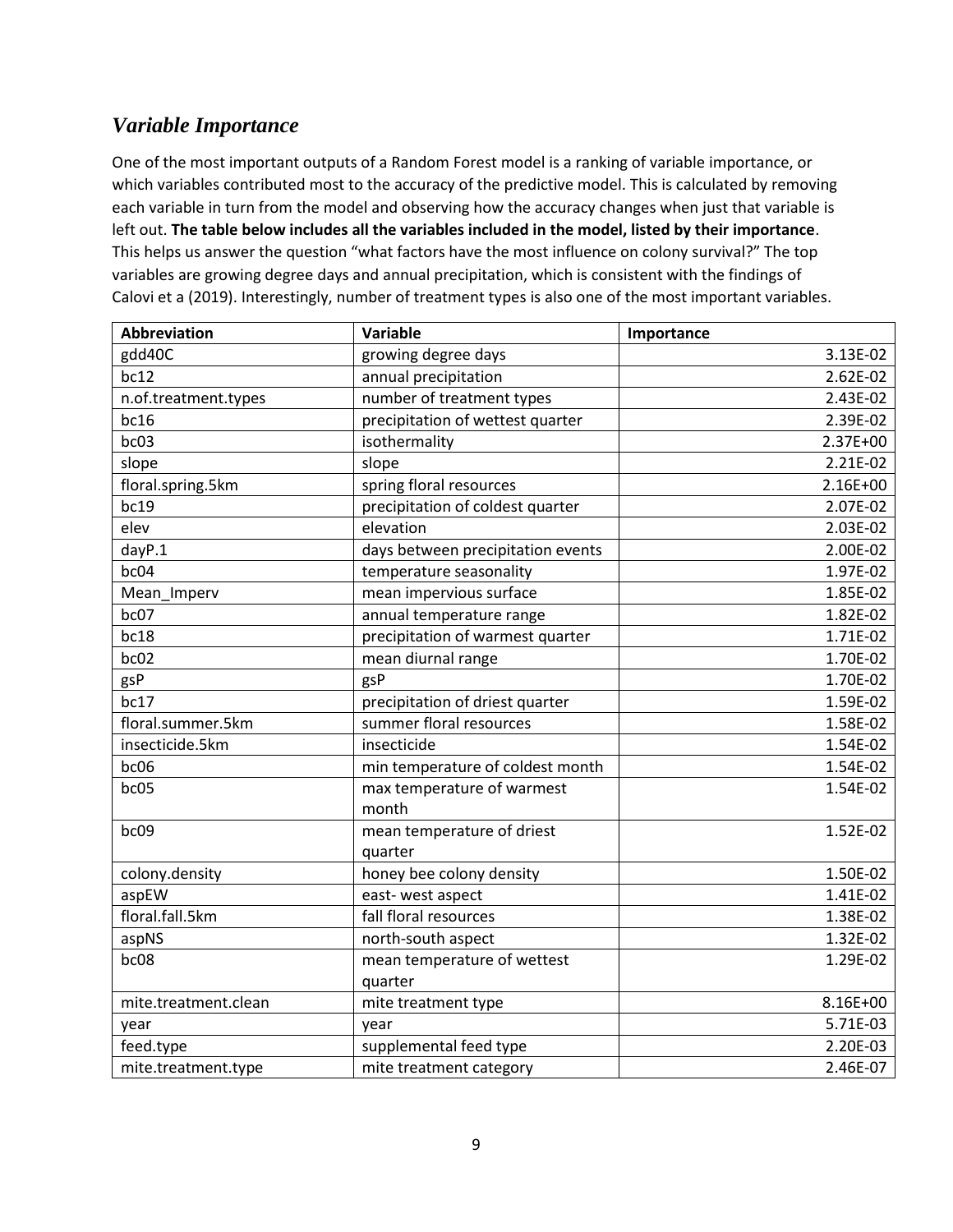**Random Forest Variable Importance** 



# *Partial Dependence Plots*

Another output of Random Forest models are figures called partial dependence plots, which indicate how each individual variable is influencing the predicted colony survival. The yhat value on the y axis represents predicted output- so we can interpret this as likelihood of colony survival. The plots below are for the top two variables, growing degree days and annual precipitation, and both show highest colony survival at mid-range values. It is important not to extrapolate too much- the hashmarks along the x axis each represent a tenth of the data used to generate the model, so areas where there are gaps may be more uncertain than areas with lots of hashes.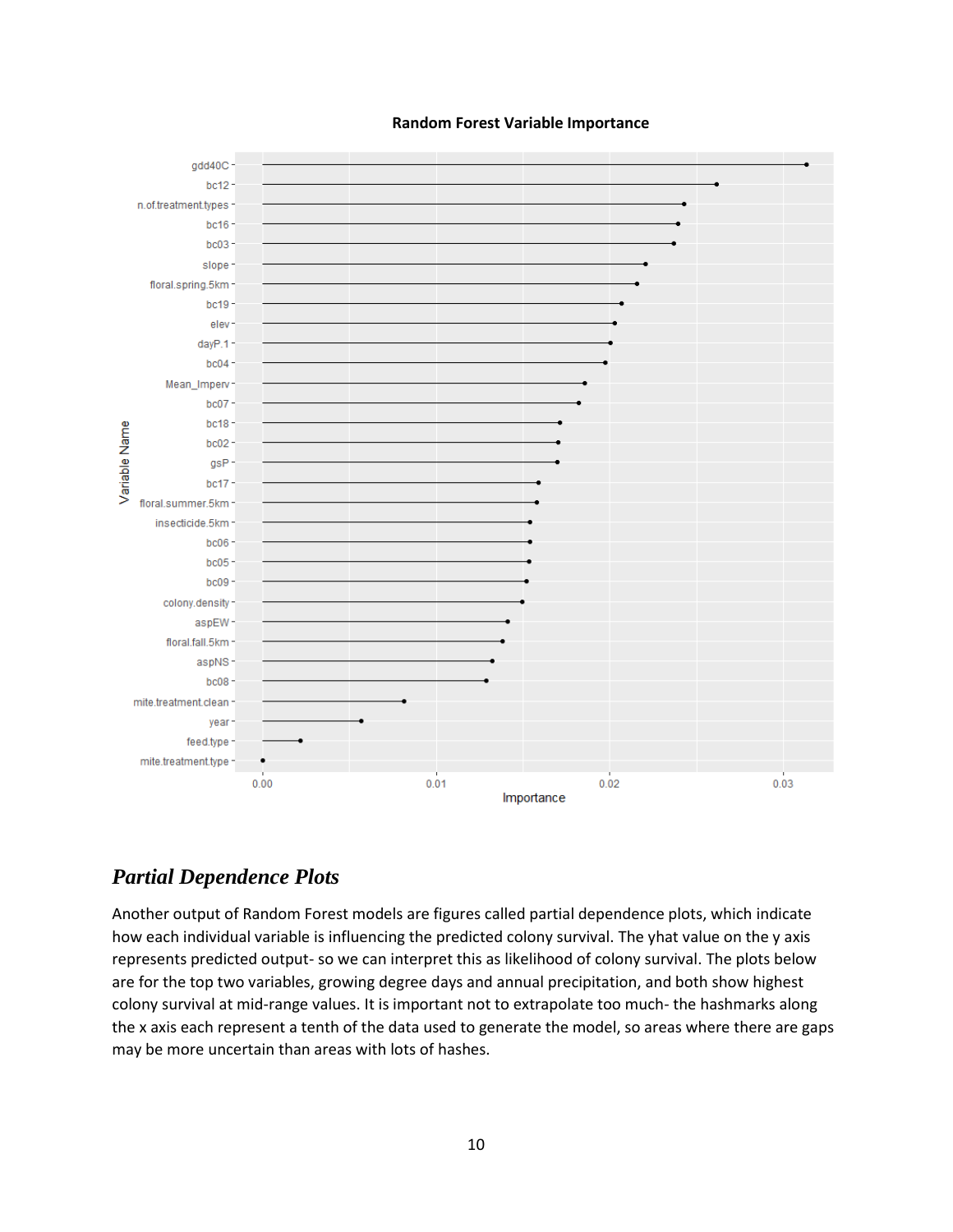**Partial Dependence of Colony Survival Partial Dependence of Colony Survival** 



We can also look at these variables together. This plot shows annual precipitation in mm on the y axis and growing degree days on the x axis. The legend on the right demonstrates that yellow and light green values represent higher probability of survival, while dark blue represents lower probability of colony survival. We can see from this graph again that moderate precipitation and moderate temperature provide the highest likelihood of colony survival.



#### **Dependence of Colony Survival Probability on**

 **Growing Degree Days and Annual Precipitation**